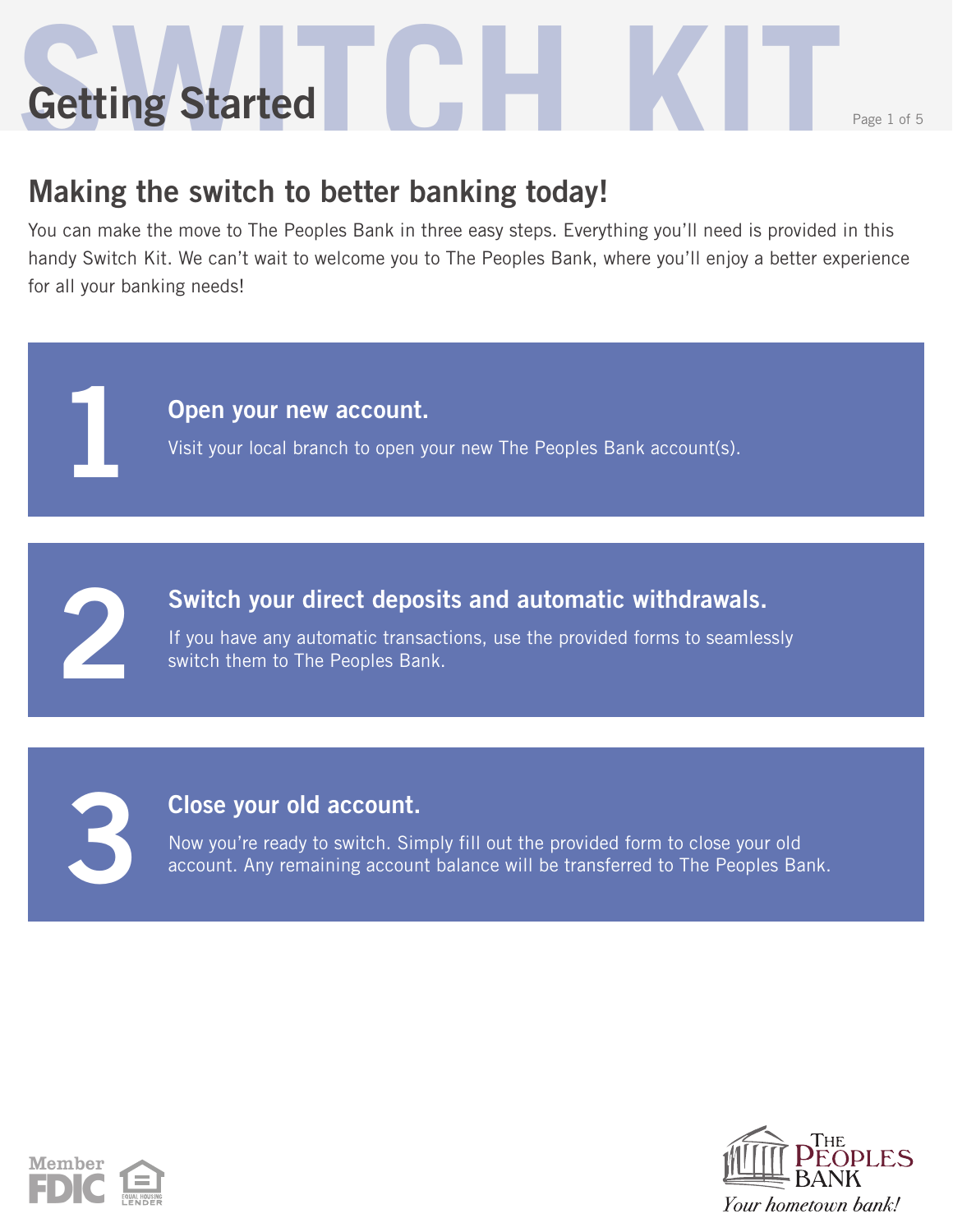### **Direct Deposit Authorization**

**Member** 

Use this form to authorize your employer, retirement and pension funds, or any other agency to deposit your payment directly into your The Peoples Bank. Use one form for each direct deposit.

| <b>Notification of Direct Deposit Authorization Change</b>                                | <b>Direct Deposit Checklist:</b>                                                            |                     |                                                                                                   |
|-------------------------------------------------------------------------------------------|---------------------------------------------------------------------------------------------|---------------------|---------------------------------------------------------------------------------------------------|
| <b>Company or Employer:</b>                                                               |                                                                                             |                     | Use this list to remember all<br>your direct deposits you need<br>to transfer. These are the most |
| Address:                                                                                  |                                                                                             |                     | common direct deposits.                                                                           |
| City, State, Zip:                                                                         |                                                                                             |                     | Payroll                                                                                           |
| <b>Phone Number:</b>                                                                      |                                                                                             |                     | Investments                                                                                       |
| <b>Employee ID:</b>                                                                       |                                                                                             |                     | <b>Retirement Plans</b>                                                                           |
| (if applicable)                                                                           |                                                                                             |                     | <b>Social Security</b>                                                                            |
| Effective immediately, please deposit the net amount of my check to my The Peoples        |                                                                                             |                     |                                                                                                   |
| Bank account. I authorize (name of depositor)                                             |                                                                                             |                     |                                                                                                   |
| to automatically deposit funds into the account below. This authorization shall remain in |                                                                                             |                     |                                                                                                   |
|                                                                                           | place until I have submitted a new authorization, or until this authorization is changed or |                     |                                                                                                   |
| revoked by me in writing.                                                                 |                                                                                             |                     |                                                                                                   |
| Place an X next to your desired option.                                                   |                                                                                             |                     |                                                                                                   |
|                                                                                           | Net amount to The Peoples Bank CHECKING                                                     |                     |                                                                                                   |
| Account #                                                                                 |                                                                                             | Routing # 053207533 |                                                                                                   |
|                                                                                           | Net amount to The Peoples Bank SAVINGS                                                      |                     |                                                                                                   |
| Account #                                                                                 |                                                                                             | Routing # 053207533 |                                                                                                   |
|                                                                                           |                                                                                             |                     |                                                                                                   |
| Signature:                                                                                |                                                                                             | Date:               |                                                                                                   |
| Name:                                                                                     |                                                                                             |                     |                                                                                                   |
| <b>Address:</b>                                                                           |                                                                                             |                     |                                                                                                   |
| City, State, Zip:                                                                         |                                                                                             |                     |                                                                                                   |
| <b>Phone Number:</b>                                                                      |                                                                                             |                     |                                                                                                   |

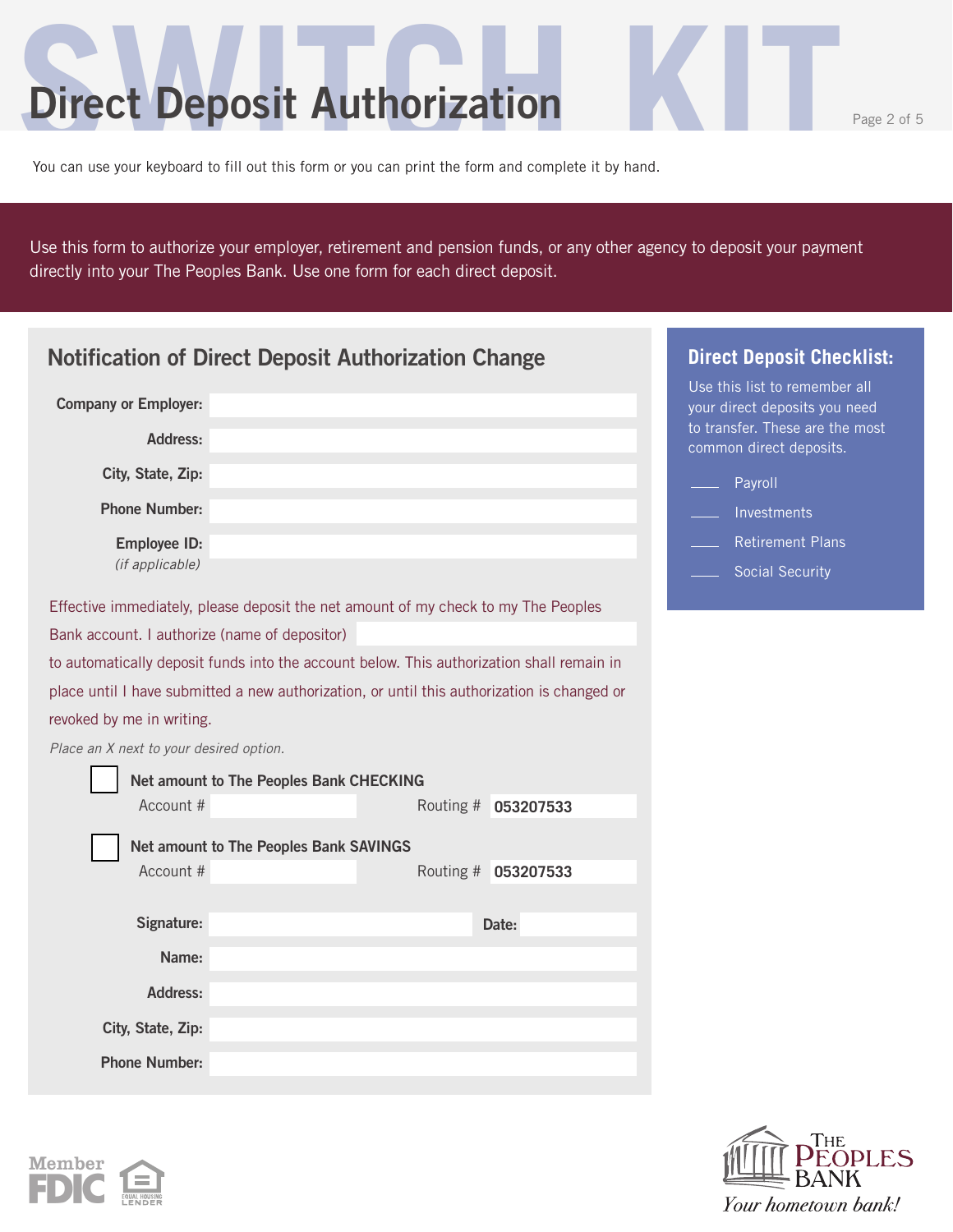**Automatic Withdrawal Authorization** 

You can use your keyboard to fill out this form, or you can print the form and complete it by hand.

Use this form to authorize a change to any automatic payment, deductions, or withdrawals from your account. Use one form for each automatic withdrawal. Or, many companies and agencies make it easy to change your account on record online on their website.

|                               | <b>Notification of Withdrawal Authorization Change</b>                                                                                                                                               | <b>Automatic Withdrawal</b><br><b>Checklist:</b>                     |
|-------------------------------|------------------------------------------------------------------------------------------------------------------------------------------------------------------------------------------------------|----------------------------------------------------------------------|
| Name of Company:              |                                                                                                                                                                                                      |                                                                      |
| <b>Account Number:</b>        |                                                                                                                                                                                                      | Use this list to remember all your<br>automatic payments you need to |
| <b>Payment Amount:</b>        |                                                                                                                                                                                                      | transfer. These are some of the                                      |
|                               |                                                                                                                                                                                                      | most commonly used automatic<br>payments.                            |
| Address:                      |                                                                                                                                                                                                      | Home Mortgage                                                        |
| City, State, Zip:             |                                                                                                                                                                                                      | Auto Loans                                                           |
| <b>Phone Number:</b>          |                                                                                                                                                                                                      | <b>Utilities</b>                                                     |
|                               | Please <b>change</b> my automatic withdrawal from the following account:                                                                                                                             | <i>Insurance</i>                                                     |
| <b>Financial Institution:</b> |                                                                                                                                                                                                      | Cable/Internet                                                       |
| Account #                     | Bank Routing #                                                                                                                                                                                       | Gym/Club Memberships                                                 |
|                               |                                                                                                                                                                                                      | <b>Credit Cards</b>                                                  |
|                               | Please make all future automatic withdrawals from the following account:                                                                                                                             | Investments                                                          |
| <b>Financial Institution:</b> | <b>The Peoples Bank</b>                                                                                                                                                                              | Subscriptions                                                        |
| Account #                     | Bank Routing #<br>053207533                                                                                                                                                                          | <b>Charity Donations</b>                                             |
| Thank you very much.          |                                                                                                                                                                                                      |                                                                      |
|                               | This authorization will remain in effect until I have submitted to you a new authorization, or until<br>you have been notified by me in writing that this authorization has been changed or revoked. |                                                                      |
| Signature:                    | Date:                                                                                                                                                                                                |                                                                      |
| Name:                         |                                                                                                                                                                                                      |                                                                      |
| <b>Address:</b>               |                                                                                                                                                                                                      |                                                                      |
| City, State, Zip:             |                                                                                                                                                                                                      |                                                                      |
| <b>Phone Number:</b>          |                                                                                                                                                                                                      |                                                                      |



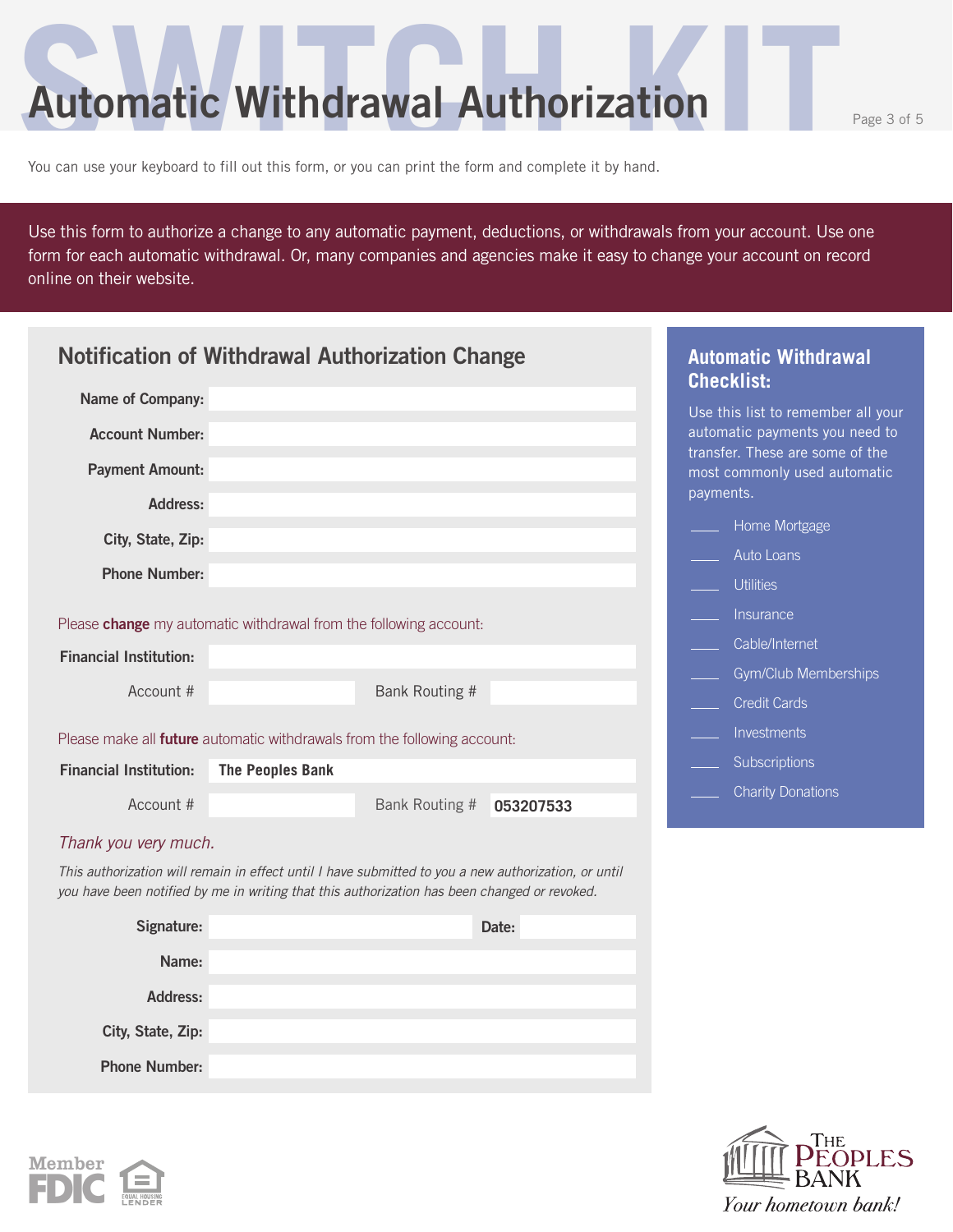## **Account Closure Authorization**

Гне

Your hometown bank!

**OPLES** 

You can authorize your remaining balance to be deposited automatically to your new The Peoples Bank account(s) or paid by a check forwarded to your mailing address.

Use this form to close your account(s) at your former financial institution. Be sure to verify any outstanding items have cleared your old account.

| <b>Notification of Account Closure Authorization</b> |                                                                |                       | <b>Congratulations!</b> |                                                                      |
|------------------------------------------------------|----------------------------------------------------------------|-----------------------|-------------------------|----------------------------------------------------------------------|
| To Whom It May Concern:                              |                                                                |                       |                         | You had to sign your name a<br>few timesbut submitting these         |
| <b>Financial Institution:</b>                        |                                                                |                       |                         | forms completes your switch to a<br>truly better banking experience. |
| <b>Address:</b>                                      |                                                                |                       |                         | We can't wait to show you the                                        |
| City, State, Zip:                                    |                                                                |                       |                         | difference a local partner makes.                                    |
|                                                      |                                                                |                       |                         | <b>Welcome to The Peoples Bank!</b>                                  |
| Please close my account:<br><b>Account Number:</b>   |                                                                | <b>Primary Owner:</b> |                         |                                                                      |
| Address:                                             |                                                                |                       |                         |                                                                      |
|                                                      |                                                                |                       |                         |                                                                      |
| City, State, Zip:                                    |                                                                |                       |                         |                                                                      |
| Please send the remaining balance to:                |                                                                |                       |                         |                                                                      |
| Place an X next to your desired option.              |                                                                |                       |                         |                                                                      |
|                                                      | Please deposit directly to my new account at The Peoples Bank. |                       |                         |                                                                      |
| Account #                                            |                                                                | Routing # 053207533   |                         |                                                                      |
|                                                      | Please forward me a check to my address listed below.          |                       |                         |                                                                      |
|                                                      |                                                                |                       |                         |                                                                      |
| <b>Primary Signature:</b>                            |                                                                |                       | Date:                   |                                                                      |
| <b>Joint Signature:</b>                              |                                                                |                       |                         |                                                                      |
| Name:                                                |                                                                |                       |                         |                                                                      |
| Address:                                             |                                                                |                       |                         |                                                                      |
| City, State, Zip:                                    |                                                                |                       |                         |                                                                      |
| <b>Phone Number:</b>                                 |                                                                |                       |                         |                                                                      |
|                                                      |                                                                |                       |                         |                                                                      |